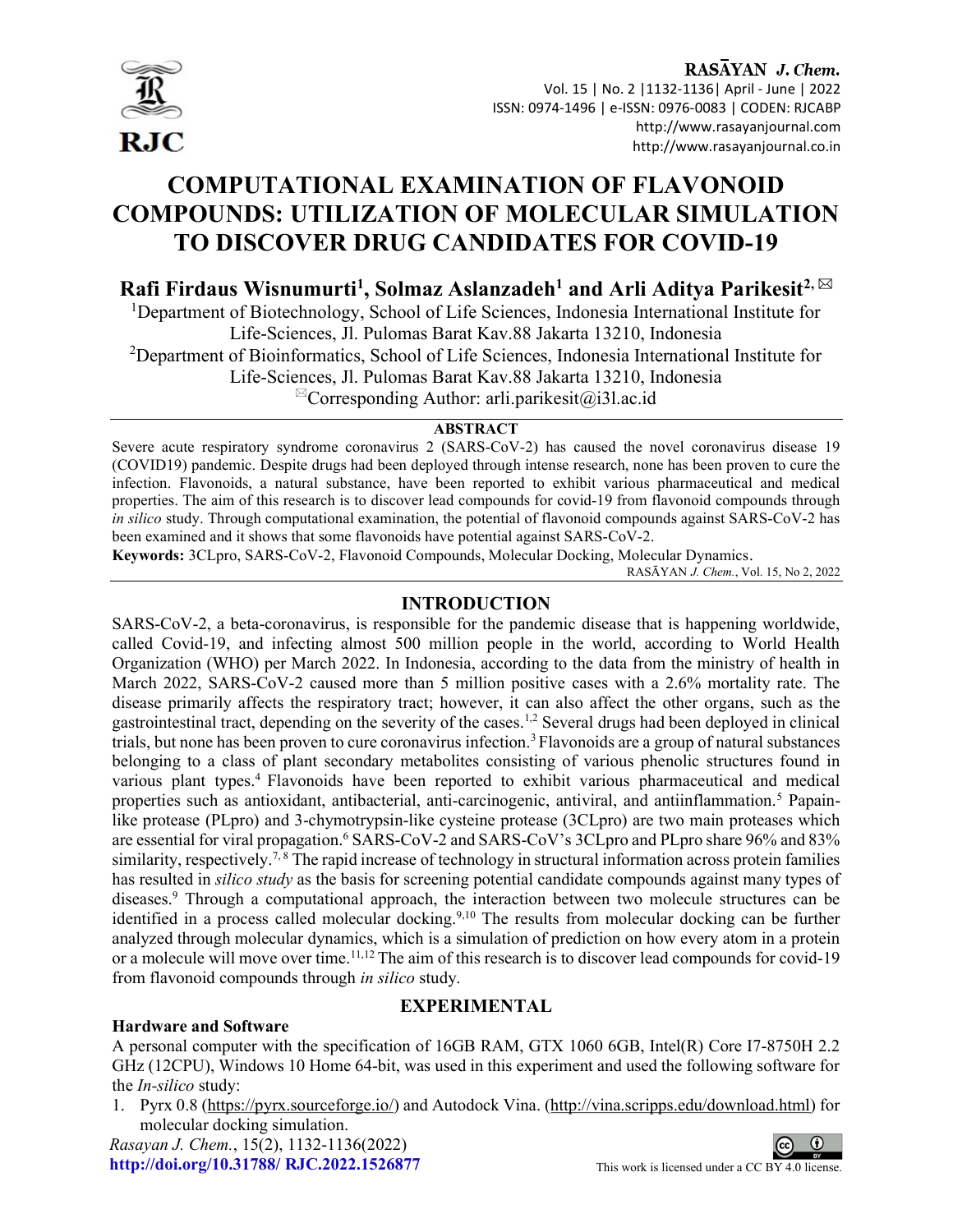- 2. Gromacs ( http://www.gromacs.org/) in ubuntu environment for molecular dynamics simulation.
- 3. Pymol 2.0 (https://pymol.org/2/) for ligand preparation.
- 4. Ligplus (https://www.ebi.ac.uk/thornton-srv/software/LigPlus/) for visualization of the ligand-protein interactions.
- 5. SwissADME (http://www.swissadme.ch/) and Toxtree (http://toxtree.sourceforge.net/) for toxicity analysis of potential compounds.

#### Literature Review for Potential Flavonoid Compound

A literature review with the keywords of flavonoid compounds against RSV, common cold, influenza, SARS, and MERS was conducted to screen the compound that has the potential against SARS-CoV-2.

#### PASS Online Screening

Prediction of Activity Spectra for Substance (PASS) online is a software application (http://www.pharmaexpert.ru/passonline/) that was used for further screening. General antiviral activities, antiviral activity against influenza, and 3CLpro inhibitor were used as the parameters.

#### Ligand and Receptor Preparation

The crystal three-dimensional (3D) structure of SARS-CoV-2 3CLpro was obtained in the format of PDB from the RCSB protein data bank database (https://www.rcsb.org/) (PDB ID:6LU7). The flavonoid compounds that passed through the screening process were obtained in the 3D SDF file from the PubChem database (https://pubchem.ncbi.nlm.nih.gov/).

#### Molecular Docking Simulation

The molecular docking was conducted using the Autodock Vina in Pyrx 0.8. Grid box or also known as area of docking within the macromolecule was set to center of  $X = -9.50$ ,  $Y=11.45$ ,  $Z=70.56$  with dimension of  $X = 13$ ,  $Y = 20$ ,  $Z = 13$ .

#### Visualization

Visualization of the complexes was conducted to illustrate the chemical interaction between the ligands and macromolecules in two-dimensional (2D) using the ligplus v2.2 (https://www.ebi.ac.uk/thorntonsrv/software/LigPlus/).

#### Toxicity Prediction

The toxicity assay was conducted using both the Toxtree (http://toxtree.sourceforge.net/) and SwissADME (http://www.swissadme.ch/) which were available on the online platform.

#### Molecular Dynamic Simulation

A molecular dynamic simulation was deployed using GROMACS. GROMACS has been installed in the Ubuntu (2004.2021.825.0) environment. The forcefield that was used in this study is charmm36 (https://www.charmm.org/charmm/resources/charmm-force-fields/) force field due to its widely used in molecular modeling and simulation. The simulation was conducted for 1 nanosecond (ns) runtime.

#### Pass Online Screening

## RESULTS AND DISCUSSION

Based on the screening with PASS online server, 20 compounds have the potential to act as an inhibitor for SARS-CoV-2 3CLpro, which is archived in Zenodo.<sup>13</sup> The summarized Pa scored of potential compounds can be seen in Fig.-1 below. The score indicates the probability of the compound being active for the parameter activity.

#### Molecular Docking Simulation and Visualization

Autodock Vina can predict 9 different binding conformations between the ligand and the receptor using their algorithm.<sup>14</sup> The results show the best binding conformation of each potential ligand with the receptor, which can be seen in Zenodo.<sup>15</sup> The result of molecular docking simulation showed that all of the possible compounds exceeding the score of -6 kcal/mol with 5 compounds have higher or similar affinity compared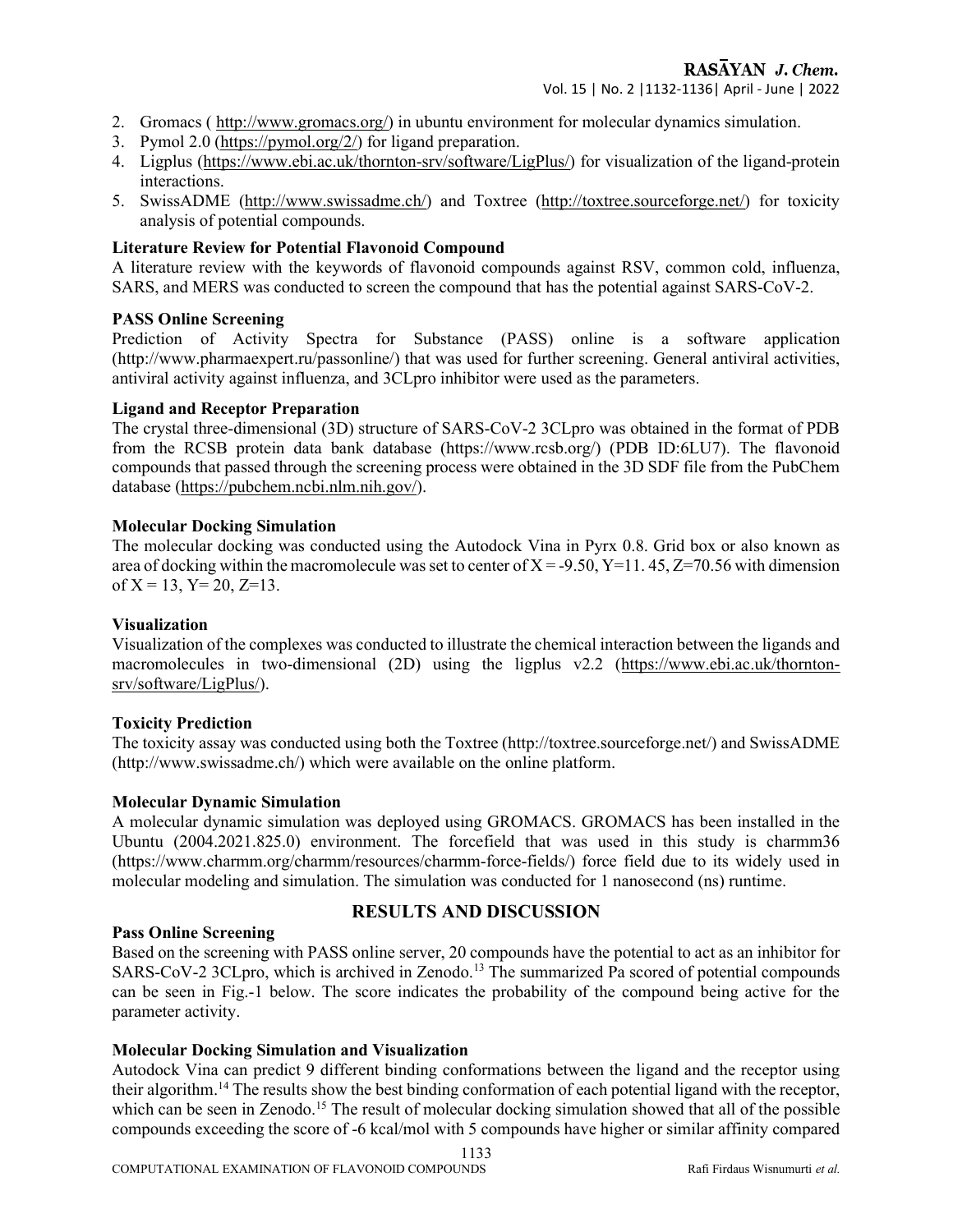to the standard, remdesivir, and N3. Amentoflavone showed the highest affinity with -9.6 kcal/mol. Ligplus was utilized to visualize the protein's binding. The ligand interacts with the protein through hydrogen bond interactions. The strength of the bond affects the ligand-binding affinity.<sup>16</sup>



Fig.-1: Pa Score of Potential Flavonoid Compounds Based on PASS Online Screening

## Toxicity Prediction of Potential Ligand

The toxicity prediction is an important step in computer-aided drug discovery. In this research, toxicity analysis from SwissADME is conducted to analyze the drug-likeness and synthetic accessibility of the potential compound, toxicity analysis from Toxtree resulted in the Cramer's rule, carcinogenicity, in-vitro mutagenicity, and skin corrosion and irritation possibility. The result for SwissADME and Toxtree is archived in Zenodo.17,18 Based on the results, 19 out of 20 potential compounds have the drug-likeness capability according to Lipinski's Rule of  $5^{19}$  For synthetic accessibility, the potential ligands have a synthetic accessibility score between 2.5 - 4.0. The score ranged from 1 to 10 based on their easiness to be synthesized. Toxtree is another software that is used to conduct toxicity analysis of potential compounds which mainly focuses on the potential toxicity reaction that may arise based on the structure of the compound. On the first parameter, the Cramer's rule, all compounds are classified as class III. The second parameter that was used in the Toxtree analysis is the carcinogenicity analysis developed by Benigni in 2008.20 From the prediction, 18 out of 20 compounds showed negative results for both genotoxic and nongenotoxic carcinogenicity potential. Amentoflavone showed significant structural alert for non-genotoxic carcinogenicity, whereas isoliquiritigenin showed significant structural alert for genotoxic carcinogenicity. The third parameter used is an assessment of *in vitro* mutagenicity (Ames test) which is also developed by Benigni in 2008.<sup>20</sup> Ames test is a commonly used biological assay that utilizes in vitro models to assess the potential of mutagenicity caused by a compound when given to bacteria. According to the result from the prediction, 16 out of 20 compounds showed negative mutagenicity potential against Salmonella typhimurium. The last parameter for Toxtree analysis is potential skin corrosion or irritation activity caused by the reaction from the compound.<sup>21,22</sup> All of the compounds tested negative for the potential activity of causing skin corrosion or irritation which showed that potential compounds are harmless to the skin.

#### Molecular Dynamic Simulation

Root mean square deviation (RMSD) with a value under 2Å or 0.2 nm is considered to have good stability for the complex.<sup>23</sup> From the result which can be seen in Fig.-2, morin showed the highest RMSD score with avalue of 2.5Å, whereas apigenin and luteolin had peak RMSD values higher than 2Å. The binding of 3CLpro with amentoflavone and kaempferol showed good stability based on their RMSD value lower than 2Å during the simulation. Furthermore, kaempferol showed consistency in the RMSD value between 1.2 - 1.4 Å. Root mean square fluctuation (RMSF) was used to analyze the residual protein mobility in the presence of selected ligands. Based on the result that can be seen in figure-3, morin, luteolin, and apigenin showed fluctuation on residue number 302 to 306. This indicates that there are structural changes when the ligand binds with the protein which affects the protein flexibility. On the other hand, kaempferol and amentoflavone remain stable and do not show any fluctuation in all residue numbers.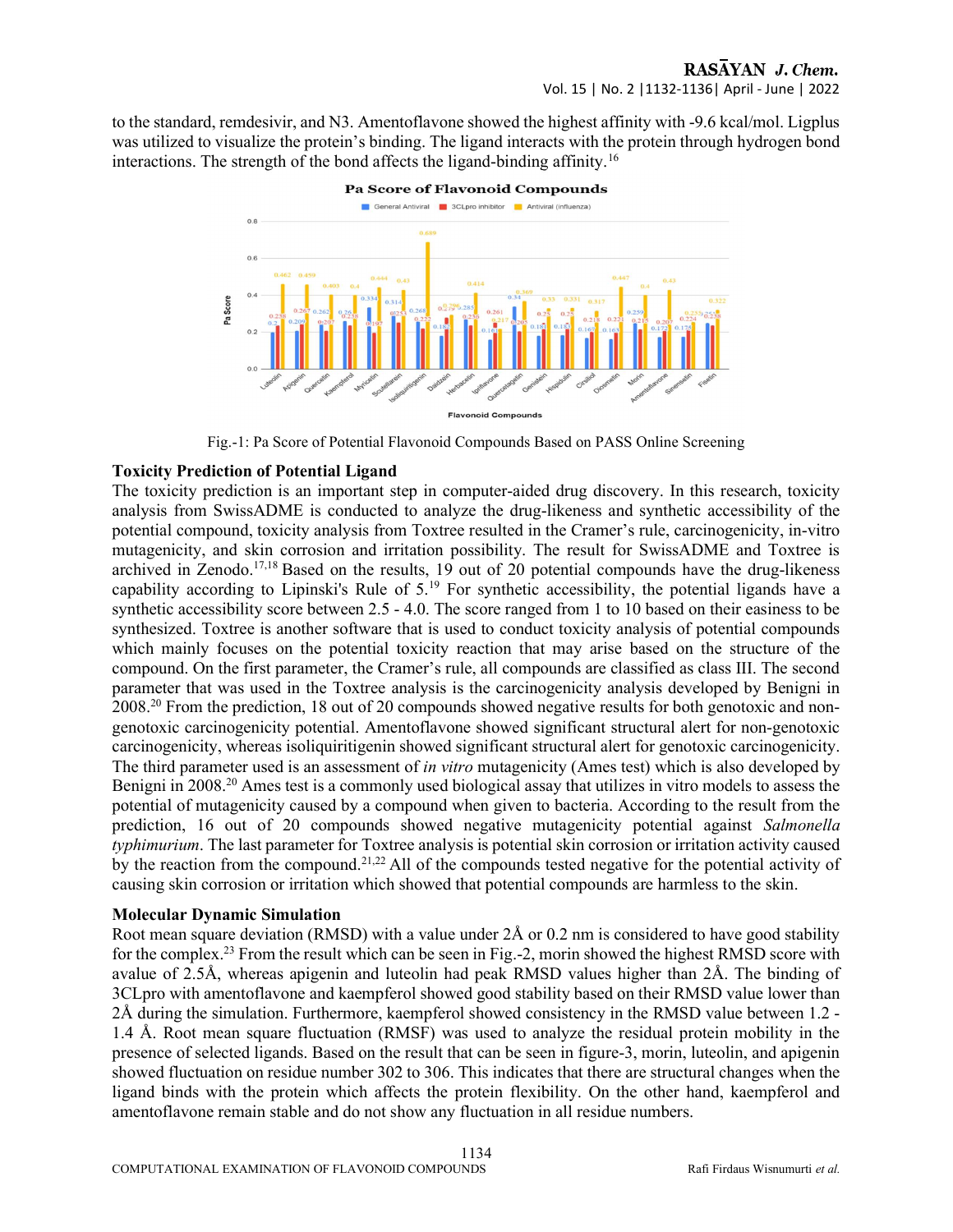

Fig.-2: RMSD Score of 3CLpro (PDB ID: 6LU7) Binding with Amentoflavone, Kaempferol, Morin, Luteolin, and Apigenin



Fig.-3: RMSF Score of 3CLpro (PDB ID: 6LU7) Binding with Amentoflavone, Kaempferol, Morin, Luteolin, And Apigenin

#### **CONCLUSION**

Through computational examination, 20 flavonoid compounds have the potential to inhibit the work of 3 chymotrypsin-like proteins of SARS-CoV-2. Most of the potential ligands are in line for the drug-likeness according to the SwissADME and tested negative carcinogenicity and mutagenicity from Toxtree. With the result from molecular dynamics, it is observed that kaempferol has the best RMSD and RMSF scores. Moreover, kaempferol does not violate any toxicity analysis from SwissADME and Toxtree. This showed that kaempferol is the best candidate among 20 potential compounds in this study. Further empirical research is needed to know the effect of flavonoid compounds binding with 3CLpro.

#### ACKNOWLEDGEMENT

The authors would like to express the heartfelt gratitude to the Department of Research and Community Service (LPPM) of Indonesia International Institute for Life Sciences (i3L) for supporting this research. The authors would like to thank the Direktorat Sumber Daya, kementerian Pendidikan, Kebudayaan, Riset dan Teknologi (Kemendikbud), dan LLDIKTI3 for providing hibah penelitian dasar berbasis kompetensi tahun 2022 No: 0054/E5/AK.04/2022.

#### **REFERENCES**

- 1. M. Lotfi, M. R. Hamlin, and N. Rezaei, Clinica Chimica Acta, International Journal of Clinical Chemistry, 508, 254(2020), https://doi.org/10.1016/j.cca.2020.05.044
- 2. K. Yuki, M. Fujiogi, S. Koutsogiannaki. Clinical Immunology, 215, 108427(2020), https://doi.org/10.1016%2Fj.clim.2020.108427